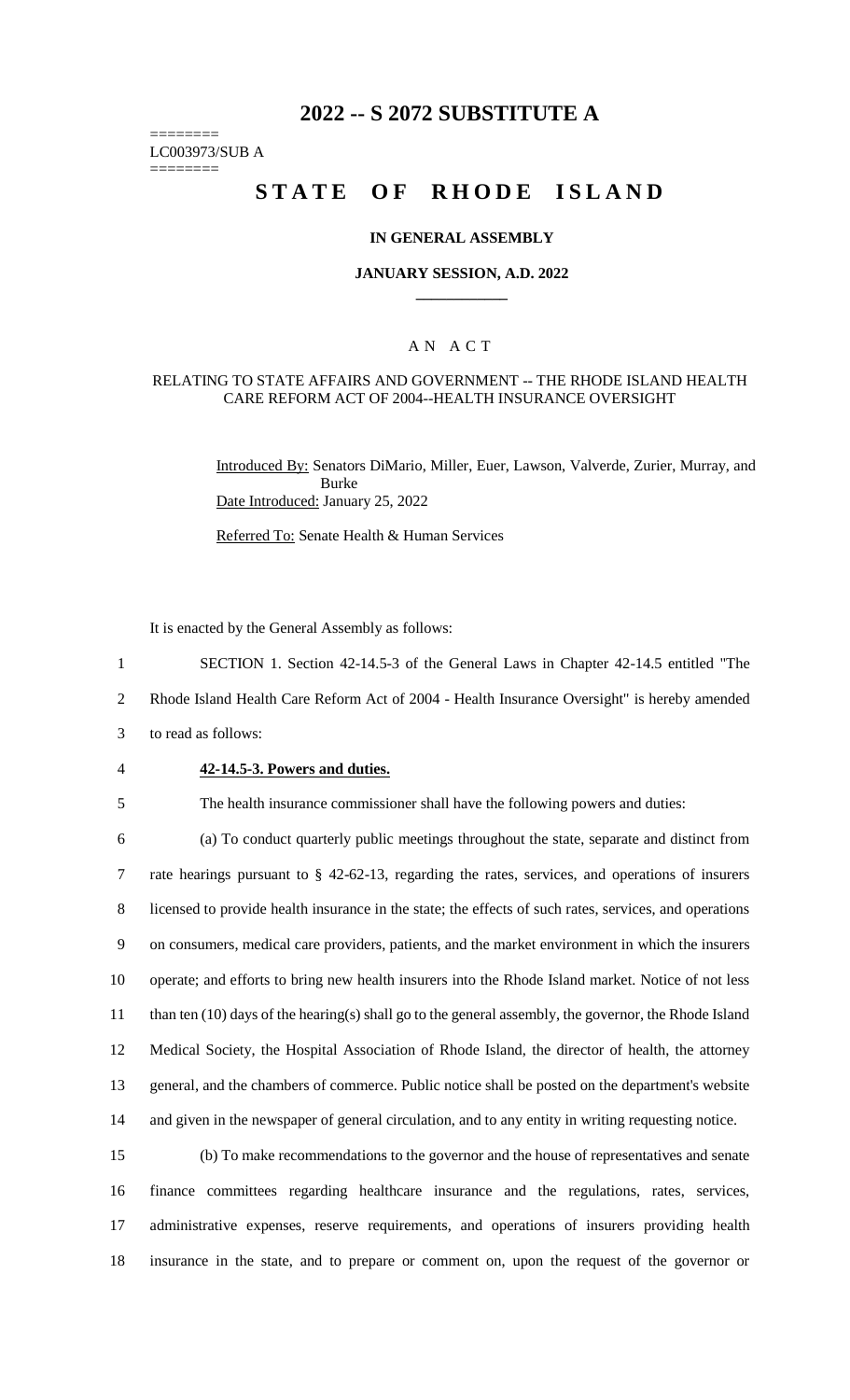chairpersons of the house or senate finance committees, draft legislation to improve the regulation of health insurance. In making the recommendations, the commissioner shall recognize that it is the intent of the legislature that the maximum disclosure be provided regarding the reasonableness of individual administrative expenditures as well as total administrative costs. The commissioner shall make recommendations on the levels of reserves, including consideration of: targeted reserve levels; trends in the increase or decrease of reserve levels; and insurer plans for distributing excess reserves.

 (c) To establish a consumer/business/labor/medical advisory council to obtain information and present concerns of consumers, business, and medical providers affected by health insurance decisions. The council shall develop proposals to allow the market for small business health insurance to be affordable and fairer. The council shall be involved in the planning and conduct of the quarterly public meetings in accordance with subsection (a). The advisory council shall develop measures to inform small businesses of an insurance complaint process to ensure that small businesses that experience rate increases in a given year may request and receive a formal review by the department. The advisory council shall assess views of the health provider community relative to insurance rates of reimbursement, billing, and reimbursement procedures, and the insurers' role in promoting efficient and high-quality health care. The advisory council shall issue an annual report of findings and recommendations to the governor and the general assembly and present its findings at hearings before the house and senate finance committees. The advisory council is to be diverse in interests and shall include representatives of community consumer organizations; small businesses, other than those involved in the sale of insurance products; and hospital, medical, and other health provider organizations. Such representatives shall be nominated by their respective organizations. The advisory council shall be co-chaired by the health insurance commissioner and a community consumer organization or small business member to be elected by the full advisory council.

 (d) To establish and provide guidance and assistance to a subcommittee ("the professional- provider-health-plan work group") of the advisory council created pursuant to subsection (c), composed of healthcare providers and Rhode Island licensed health plans. This subcommittee shall include in its annual report and presentation before the house and senate finance committees the following information:

 (1) A method whereby health plans shall disclose to contracted providers the fee schedules used to provide payment to those providers for services rendered to covered patients;

 (2) A standardized provider application and credentials verification process, for the purpose of verifying professional qualifications of participating healthcare providers;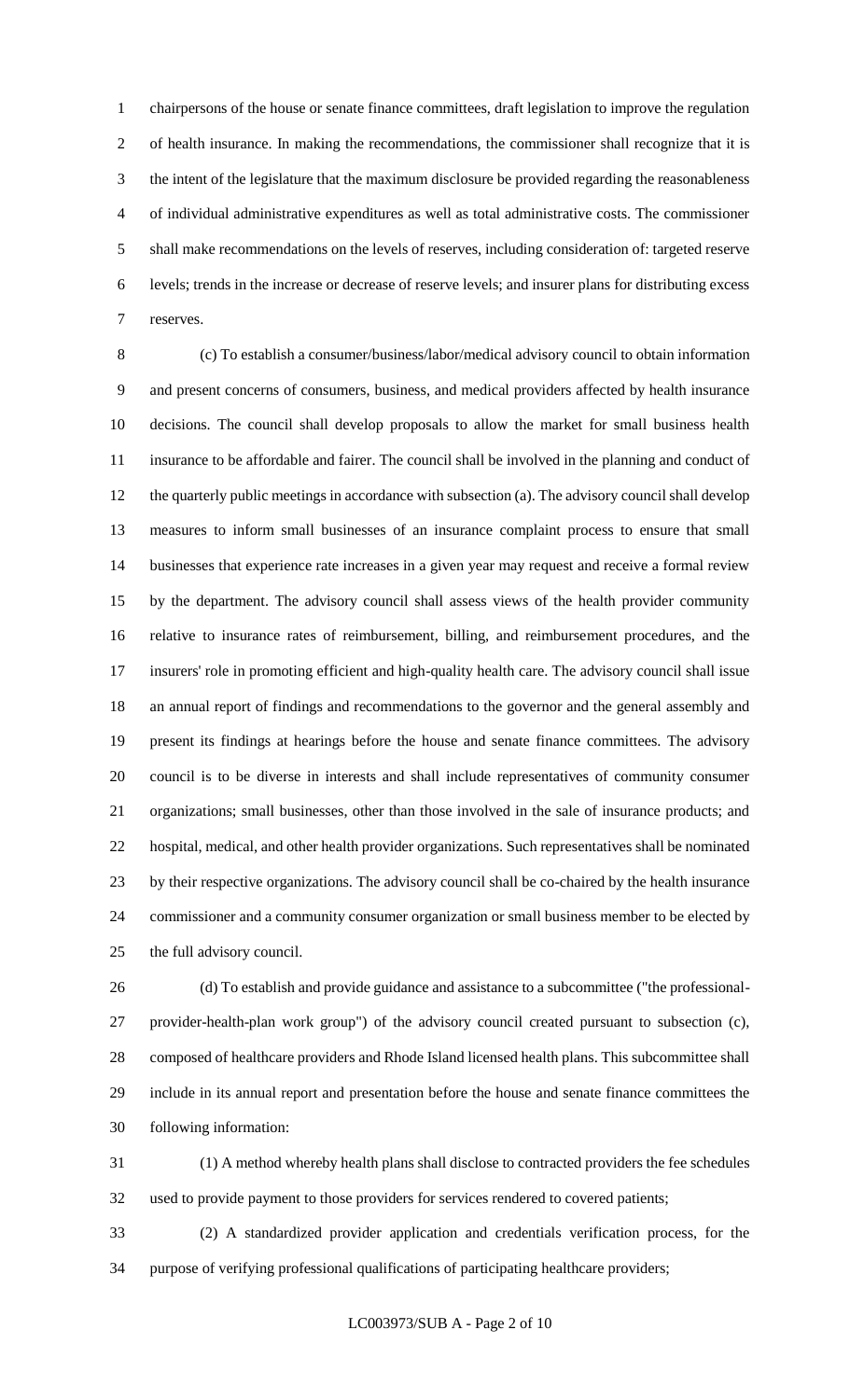(3) The uniform health plan claim form utilized by participating providers;

 (4) Methods for health maintenance organizations, as defined by § 27-41-2, and nonprofit hospital or medical-service corporations, as defined by chapters 19 and 20 of title 27, to make facility-specific data and other medical service-specific data available in reasonably consistent formats to patients regarding quality and costs. This information would help consumers make informed choices regarding the facilities and clinicians or physician practices at which to seek care. Among the items considered would be the unique health services and other public goods provided by facilities and clinicians or physician practices in establishing the most appropriate cost comparisons;

 (5) All activities related to contractual disclosure to participating providers of the mechanisms for resolving health plan/provider disputes;

 (6) The uniform process being utilized for confirming, in real time, patient insurance enrollment status, benefits coverage, including co-pays and deductibles;

 (7) Information related to temporary credentialing of providers seeking to participate in the plan's network and the impact of the activity on health plan accreditation;

 (8) The feasibility of regular contract renegotiations between plans and the providers in their networks; and

(9) Efforts conducted related to reviewing impact of silent PPOs on physician practices.

(e) To enforce the provisions of Title 27 and Title 42 as set forth in § 42-14-5(d).

 (f) To provide analysis of the Rhode Island affordable health plan reinsurance fund. The fund shall be used to effectuate the provisions of §§ 27-18.5-9 and 27-50-17.

 (g) To analyze the impact of changing the rating guidelines and/or merging the individual health insurance market, as defined in chapter 18.5 of title 27, and the small-employer health insurance market, as defined in chapter 50 of title 27, in accordance with the following:

 (1) The analysis shall forecast the likely rate increases required to effect the changes recommended pursuant to the preceding subsection (g) in the direct-pay market and small-employer health insurance market over the next five (5) years, based on the current rating structure and current products.

 (2) The analysis shall include examining the impact of merging the individual and small-employer markets on premiums charged to individuals and small-employer groups.

 (3) The analysis shall include examining the impact on rates in each of the individual and small-employer health insurance markets and the number of insureds in the context of possible changes to the rating guidelines used for small-employer groups, including: community rating principles; expanding small-employer rate bonds beyond the current range; increasing the employer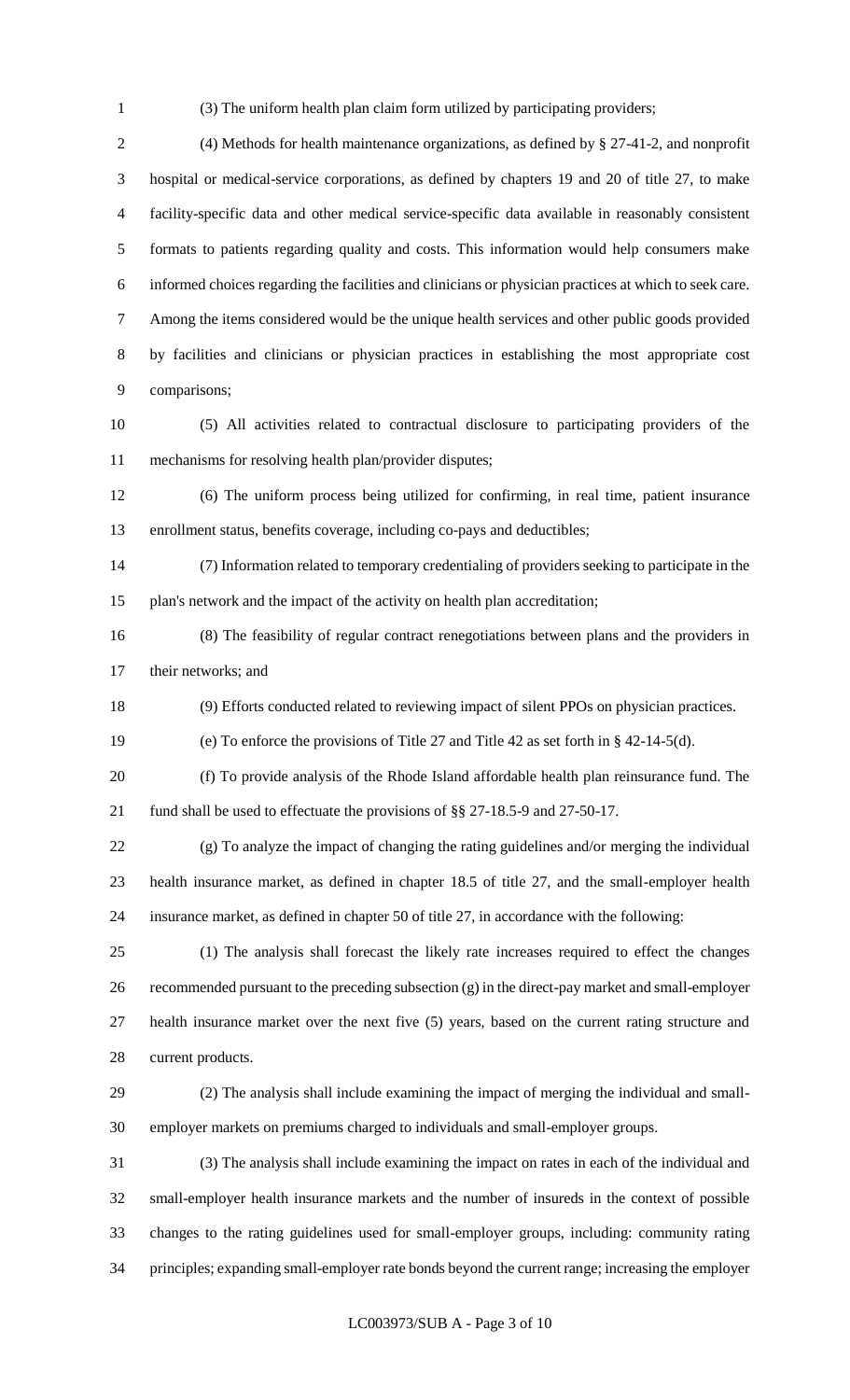group size in the small-group market; and/or adding rating factors for broker and/or tobacco use.

 (4) The analysis shall include examining the adequacy of current statutory and regulatory oversight of the rating process and factors employed by the participants in the proposed, new merged market.

 (5) The analysis shall include assessment of possible reinsurance mechanisms and/or federal high-risk pool structures and funding to support the health insurance market in Rhode Island by reducing the risk of adverse selection and the incremental insurance premiums charged for this risk, and/or by making health insurance affordable for a selected at-risk population.

 (6) The health insurance commissioner shall work with an insurance market merger task force to assist with the analysis. The task force shall be chaired by the health insurance commissioner and shall include, but not be limited to, representatives of the general assembly, the business community, small-employer carriers as defined in § 27-50-3, carriers offering coverage in the individual market in Rhode Island, health insurance brokers, and members of the general public. (7) For the purposes of conducting this analysis, the commissioner may contract with an outside organization with expertise in fiscal analysis of the private insurance market. In conducting its study, the organization shall, to the extent possible, obtain and use actual health plan data. Said data shall be subject to state and federal laws and regulations governing confidentiality of health

care and proprietary information.

 (8) The task force shall meet as necessary and include its findings in the annual report, and the commissioner shall include the information in the annual presentation before the house and senate finance committees.

 (h) To establish and convene a workgroup representing healthcare providers and health insurers for the purpose of coordinating the development of processes, guidelines, and standards to streamline healthcare administration that are to be adopted by payors and providers of healthcare services operating in the state. This workgroup shall include representatives with expertise who would contribute to the streamlining of healthcare administration and who are selected from hospitals, physician practices, community behavioral health organizations, each health insurer, and other affected entities. The workgroup shall also include at least one designee each from the Rhode Island Medical Society, Rhode Island Council of Community Mental Health Organizations, the 30 Rhode Island Health Center Association, and the Hospital Association of Rhode Island. In any year 31 that the workgroup meets and submits recommendations to the office of the health insurance commissioner, the office of the health insurance commissioner shall submit such recommendations in a report to the general assembly by January 1. The report shall include the recommendations the 34 commissioner intends to implement, with supporting rationale. The workgroup shall consider and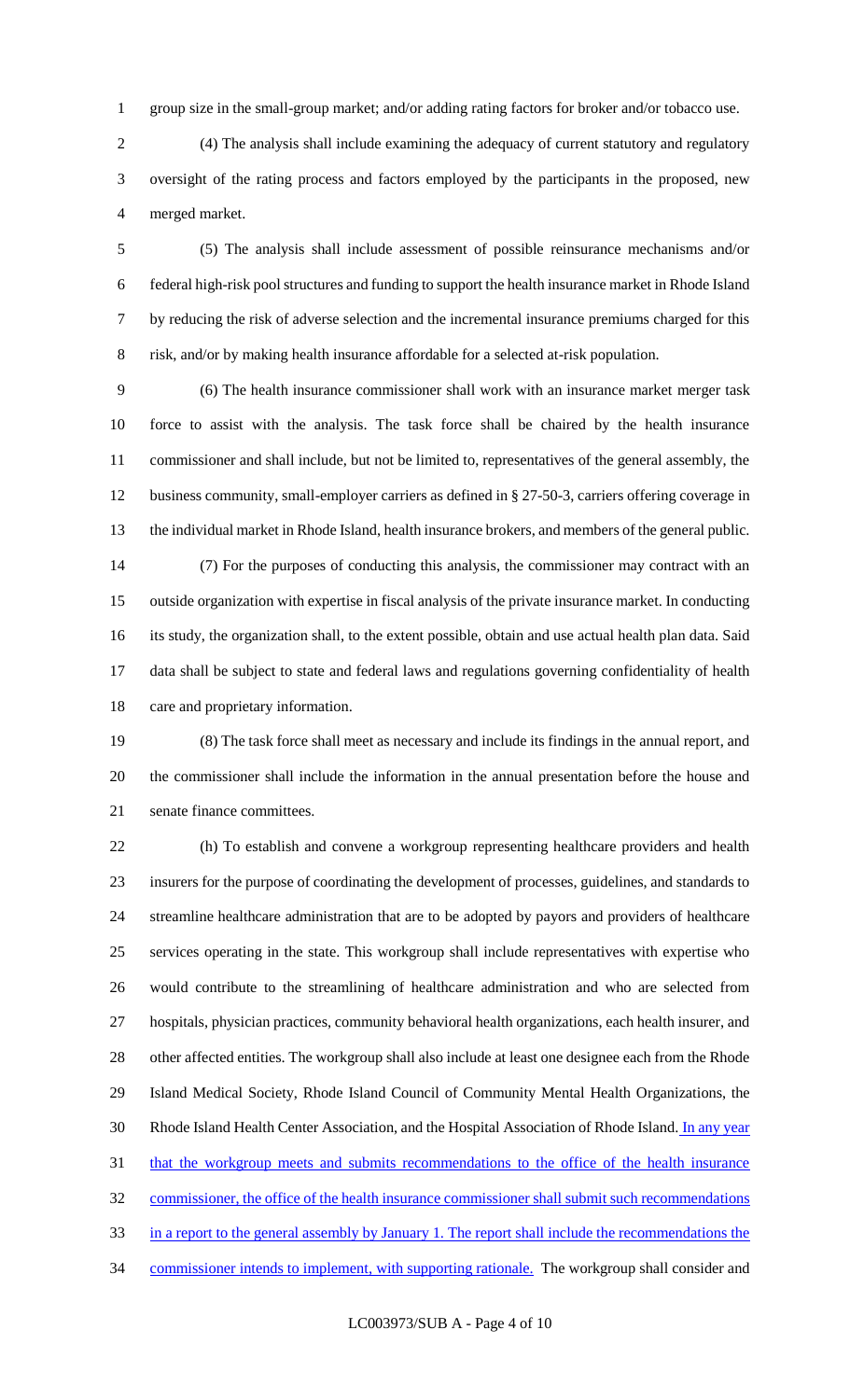- make recommendations for:
- (1) Establishing a consistent standard for electronic eligibility and coverage verification. Such standard shall:

 (i) Include standards for eligibility inquiry and response and, wherever possible, be consistent with the standards adopted by nationally recognized organizations, such as the Centers for Medicare and Medicaid Services;

 (ii) Enable providers and payors to exchange eligibility requests and responses on a system-to-system basis or using a payor-supported web browser;

 (iii) Provide reasonably detailed information on a consumer's eligibility for healthcare coverage; scope of benefits; limitations and exclusions provided under that coverage; cost-sharing requirements for specific services at the specific time of the inquiry; current deductible amounts; accumulated or limited benefits; out-of-pocket maximums; any maximum policy amounts; and other information required for the provider to collect the patient's portion of the bill;

 (iv) Reflect the necessary limitations imposed on payors by the originator of the eligibility and benefits information;

 (v) Recommend a standard or common process to protect all providers from the costs of services to patients who are ineligible for insurance coverage in circumstances where a payor provides eligibility verification based on best information available to the payor at the date of the request of eligibility.

(2) Developing implementation guidelines and promoting adoption of the guidelines for:

 (i) The use of the National Correct Coding Initiative code-edit policy by payors and providers in the state;

- (ii) Publishing any variations from codes and mutually exclusive codes by payors in a manner that makes for simple retrieval and implementation by providers;
- (iii) Use of Health Insurance Portability and Accountability Act standard group codes, reason codes, and remark codes by payors in electronic remittances sent to providers;

(iv) The processing of corrections to claims by providers and payors.

 (v) A standard payor-denial review process for providers when they request a reconsideration of a denial of a claim that results from differences in clinical edits where no single, common-standards body or process exists and multiple conflicting sources are in use by payors and providers.

 (vi) Nothing in this section, nor in the guidelines developed, shall inhibit an individual payor's ability to employ, and not disclose to providers, temporary code edits for the purpose of detecting and deterring fraudulent billing activities. The guidelines shall require that each payor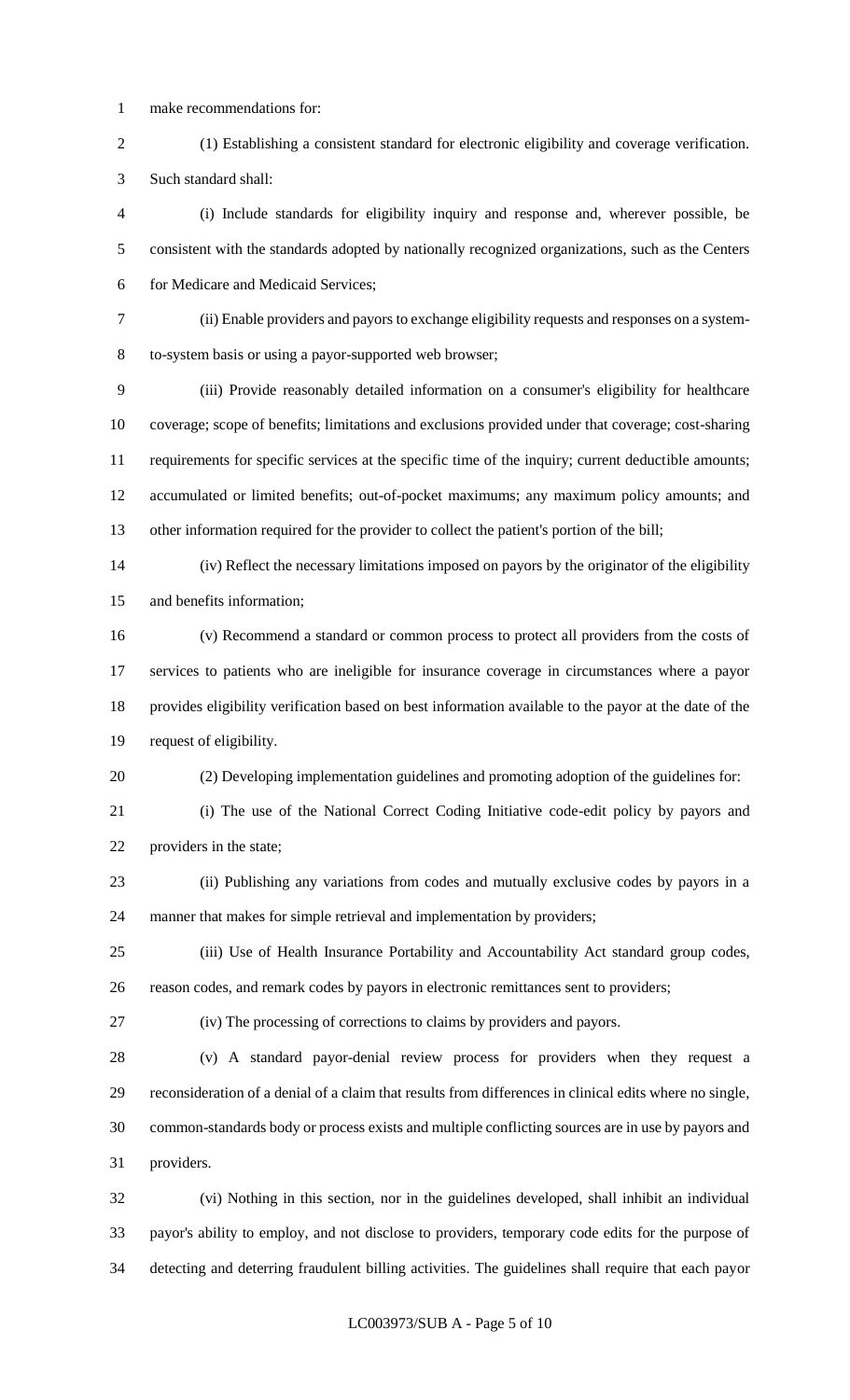disclose to the provider its adjudication decision on a claim that was denied or adjusted based on the application of such edits and that the provider have access to the payor's review and appeal process to challenge the payor's adjudication decision.

 (vii) Nothing in this subsection shall be construed to modify the rights or obligations of payors or providers with respect to procedures relating to the investigation, reporting, appeal, or prosecution under applicable law of potentially fraudulent billing activities.

 (3) Developing and promoting widespread adoption by payors and providers of guidelines to:

 (i) Ensure payors do not automatically deny claims for services when extenuating circumstances make it impossible for the provider to obtain a preauthorization before services are performed or notify a payor within an appropriate standardized timeline of a patient's admission;

 (ii) Require payors to use common and consistent processes and time frames when responding to provider requests for medical management approvals. Whenever possible, such time frames shall be consistent with those established by leading national organizations and be based upon the acuity of the patient's need for care or treatment. For the purposes of this section, medical management includes prior authorization of services, preauthorization of services, precertification of services, post-service review, medical-necessity review, and benefits advisory;

 (iii) Develop, maintain, and promote widespread adoption of a single, common website where providers can obtain payors' preauthorization, benefits advisory, and preadmission requirements;

 (iv) Establish guidelines for payors to develop and maintain a website that providers can use to request a preauthorization, including a prospective clinical necessity review; receive an authorization number; and transmit an admission notification;

 (v) Require the use of programs that implement prior authorization requirements, uniformly across payors and utilization review agents, based on stratification of health care 26 providers' performance and adherence to evidence-based medicine and develop uniform criteria to select and maintain health care providers in such selective prior authorization programs with the 28 input of contracted health care providers and/or provider organizations. Such criteria shall be 29 transparent and easily accessible to contracted providers. Such selective prior authorization programs shall encourage appropriate adjustments to prior authorization requirements when health 31 care providers participate in risk-based payment contracts; (vi) Require the review of medical services, including behavioral health services, and

prescription drugs, subject to prior authorization on at least an annual basis, with the input of

contracted health care providers and/or provider organizations. Based on this review, require the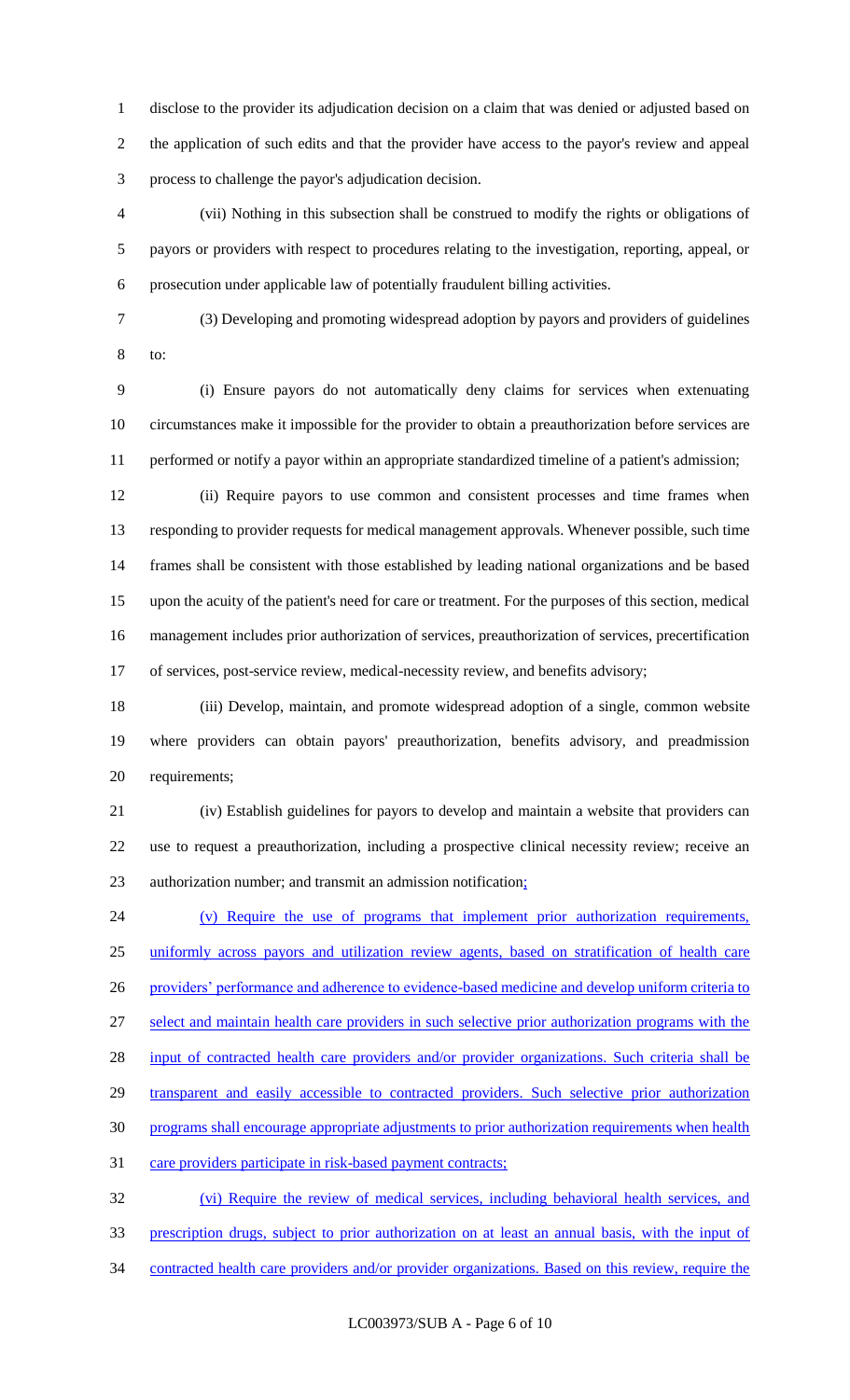| $\mathbf{1}$   | revision of prior authorization requirements, including the list of services subject to prior          |
|----------------|--------------------------------------------------------------------------------------------------------|
| $\overline{2}$ | authorization, based on the prior year's data analytics and up-to-date clinical criteria provided to   |
| 3              | the office of the health insurance commissioner by insurers. Any changes to the list of medical        |
| 4              | services, including behavioral health services, and prescription drugs requiring prior authorization,  |
| 5              | shall be shared via provider-accessible websites, and communicated at least annually to health care    |
| 6              | providers;                                                                                             |
| $\tau$         | (vii) Improve communication channels between health plans, health care providers, and                  |
| 8              | patients by:                                                                                           |
| 9              | (A) Requiring transparency and easy accessibility of prior authorization requirements,                 |
| 10             | criteria, rationale, and program changes to contracted health care providers and patients/health plan  |
| 11             | enrollees; and                                                                                         |
| 12             | (B) Supporting:                                                                                        |
| 13             | (I) Timely submission by health care providers of the complete information necessary to                |
| 14             | make a prior authorization determination, as early in the process as possible; and                     |
| 15             | (II) Timely notification of prior authorization determinations by health plans to impacted             |
| 16             | patients, health plan enrollees, and health care providers, including, but not limited to, ordering    |
| 17             | providers, rendering providers, and dispensing pharmacists; and                                        |
| 18             | (viii) Increase and strengthen continuity of patient care by:                                          |
| 19             | (A) Defining protections for continuity of care during a transition period for patients                |
| 20             | undergoing an active course of treatment, when there is a formulary or treatment coverage change       |
| 21             | or change of health plan that may disrupt their current course of treatment;                           |
| 22             | (B) Requiring continuity of care for medical services, including behavioral health services,           |
| 23             | and prescription medications for patients on appropriate, chronic, stable therapy through              |
| 24             | minimizing repetitive prior authorization requirements; and                                            |
| 25             | (C) Requiring communication between health care providers, health plans, and patients to               |
| 26             | facilitate continuity of care and minimize disruptions in needed treatment.                            |
| 27             | (4) To provide a report to the house and senate, on or before January 1, 2017, with                    |
| 28             | recommendations for establishing guidelines and regulations for systems that give patients             |
| 29             | electronic access to their claims information, particularly to information regarding their obligations |
| 30             | to pay for received medical services, pursuant to 45 C.F.R. 164.524.                                   |
| 31             | (i) To issue an anti-cancer medication report. Not later than June 30, 2014, and annually              |
| 32             | thereafter, the office of the health insurance commissioner (OHIC) shall provide the senate            |
| 33             | committee on health and human services, and the house committee on corporations, with: (1)             |
| 34             | Information on the availability in the commercial market of coverage for anti-cancer medication        |
|                |                                                                                                        |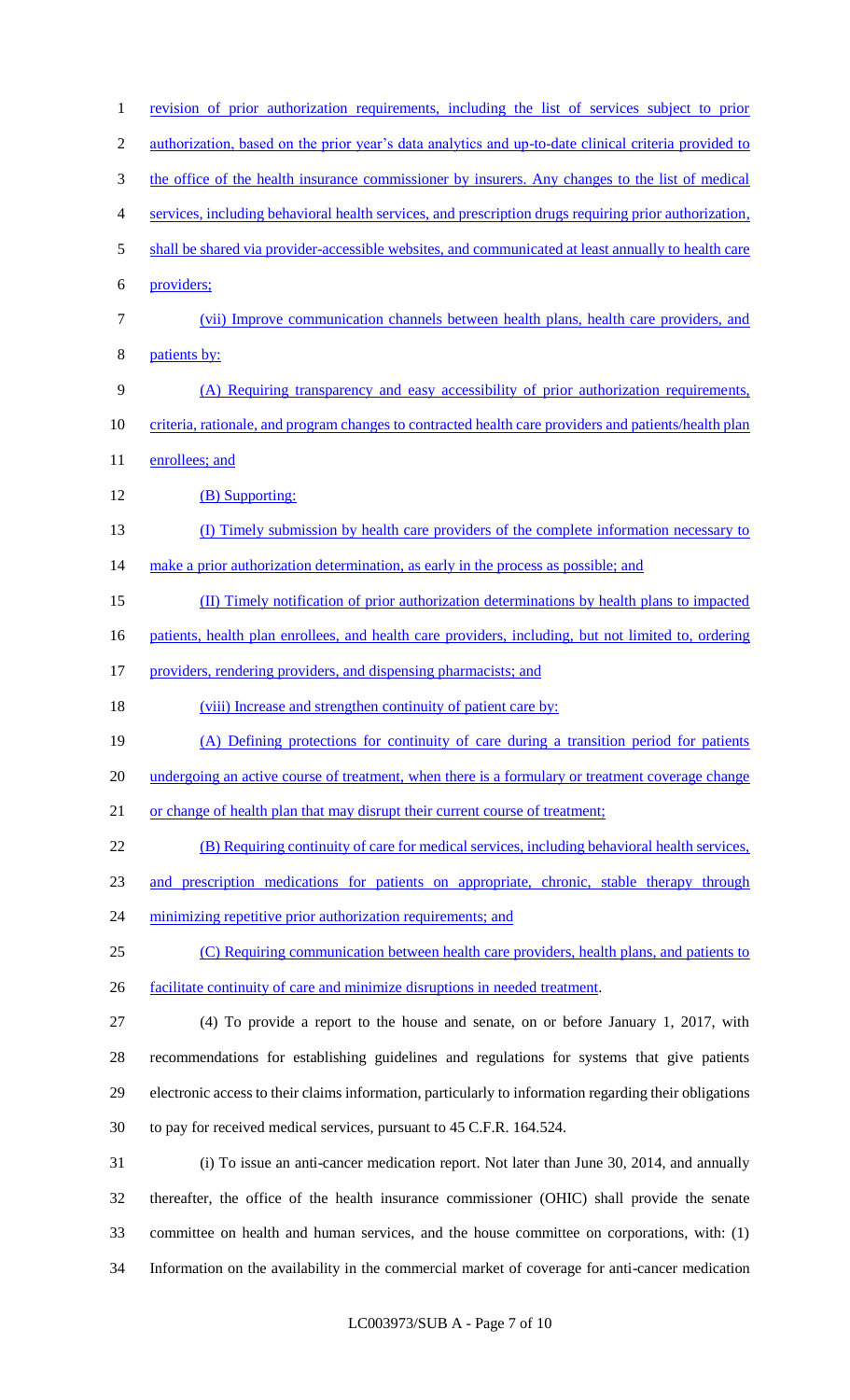options; (2) For the state employee's health benefit plan, the costs of various cancer-treatment options; (3) The changes in drug prices over the prior thirty-six (36) months; and (4) Member utilization and cost-sharing expense.

 (j) To monitor the adequacy of each health plan's compliance with the provisions of the federal Mental Health Parity Act, including a review of related claims processing and reimbursement procedures. Findings, recommendations, and assessments shall be made available to the public.

 (k) To monitor the transition from fee-for-service and toward global and other alternative payment methodologies for the payment for healthcare services. Alternative payment methodologies should be assessed for their likelihood to promote access to affordable health insurance, health outcomes, and performance.

 (l) To report annually, no later than July 1, 2014, then biannually thereafter, on hospital payment variation, including findings and recommendations, subject to available resources.

 (m) Notwithstanding any provision of the general or public laws or regulation to the contrary, provide a report with findings and recommendations to the president of the senate and the speaker of the house, on or before April 1, 2014, including, but not limited to, the following information:

 (1) The impact of the current, mandated healthcare benefits as defined in §§ 27-18-48.1, 27-18-60, 27-18-62, 27-18-64, similar provisions in chapters 19, 20 and 41 of title 27, and §§ 27- 18-3(c), 27-38.2-1 et seq., or others as determined by the commissioner, on the cost of health insurance for fully insured employers, subject to available resources;

 (2) Current provider and insurer mandates that are unnecessary and/or duplicative due to the existing standards of care and/or delivery of services in the healthcare system;

 (3) A state-by-state comparison of health insurance mandates and the extent to which Rhode Island mandates exceed other states benefits; and

 (4) Recommendations for amendments to existing mandated benefits based on the findings 27 in  $(m)(1)$ ,  $(m)(2)$ , and  $(m)(3)$  above.

 (n) On or before July 1, 2014, the office of the health insurance commissioner, in collaboration with the director of health and lieutenant governor's office, shall submit a report to the general assembly and the governor to inform the design of accountable care organizations (ACOs) in Rhode Island as unique structures for comprehensive health-care delivery and value-based payment arrangements, that shall include, but not be limited to:

(1) Utilization review;

(2) Contracting; and

LC003973/SUB A - Page 8 of 10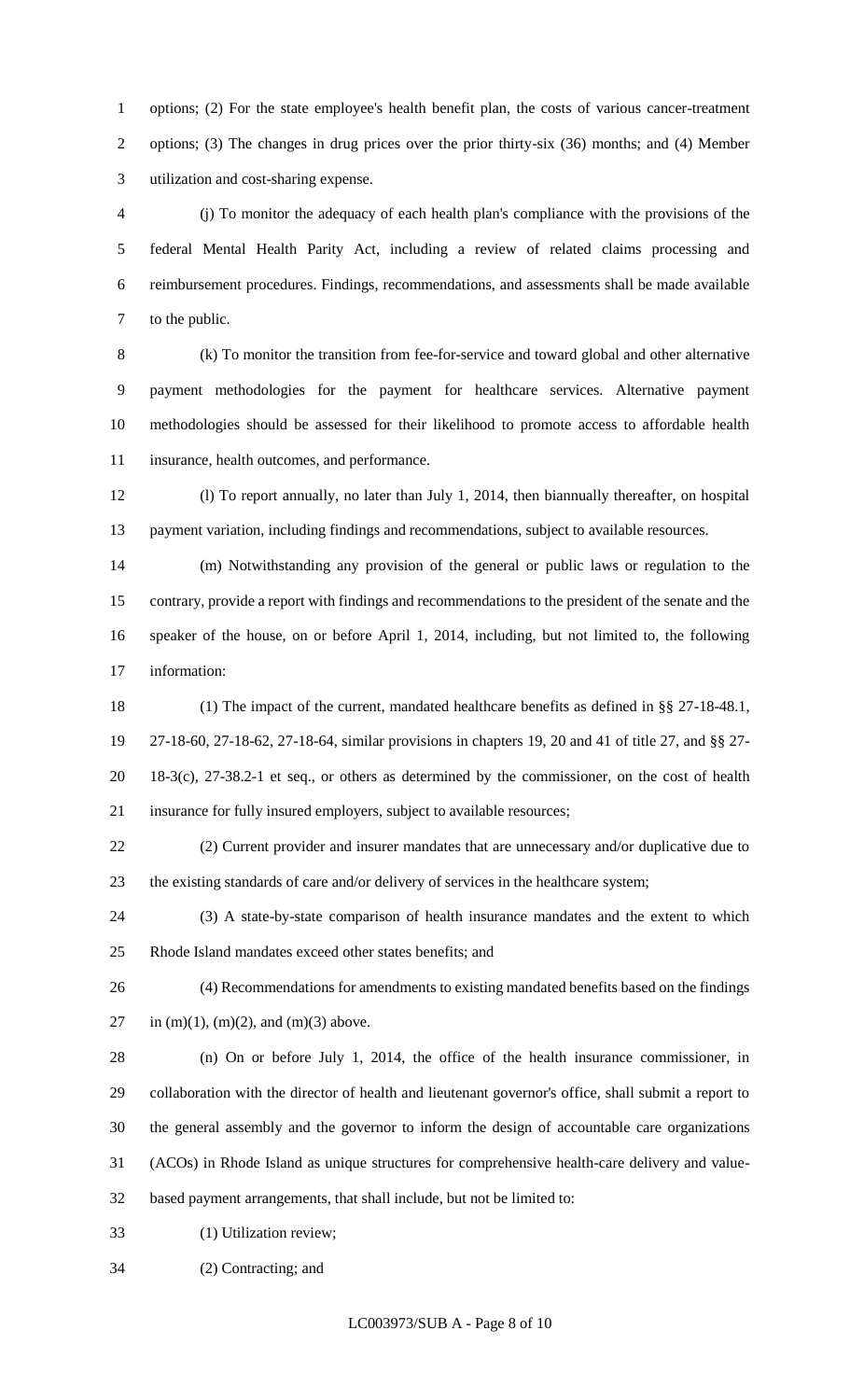(3) Licensing and regulation.

2 (o) On or before February 3, 2015, the office of the health insurance commissioner shall submit a report to the general assembly and the governor that describes, analyzes, and proposes recommendations to improve compliance of insurers with the provisions of § 27-18-76 with regard to patients with mental health and substance use disorders.

 (p) To work to ensure the health insurance coverage of behavioral health care under the same terms and conditions as other health care, and to integrate behavioral health parity requirements into the office of the health insurance commissioner insurance oversight and health care transformation efforts.

 (q) To work with other state agencies to seek delivery system improvements that enhance access to a continuum of mental health and substance use disorder treatment in the state; and integrate that treatment with primary and other medical care to the fullest extent possible.

 (r) To direct insurers toward policies and practices that address the behavioral health needs of the public and greater integration of physical and behavioral healthcare delivery.

 (s) The office of the health insurance commissioner shall conduct an analysis of the impact of the provisions of § 27-38.2-1(i) on health insurance premiums and access in Rhode Island and

submit a report of its findings to the general assembly on or before June 1, 2023.

SECTION 2. This act shall take effect upon passage.

======== LC003973/SUB A ========